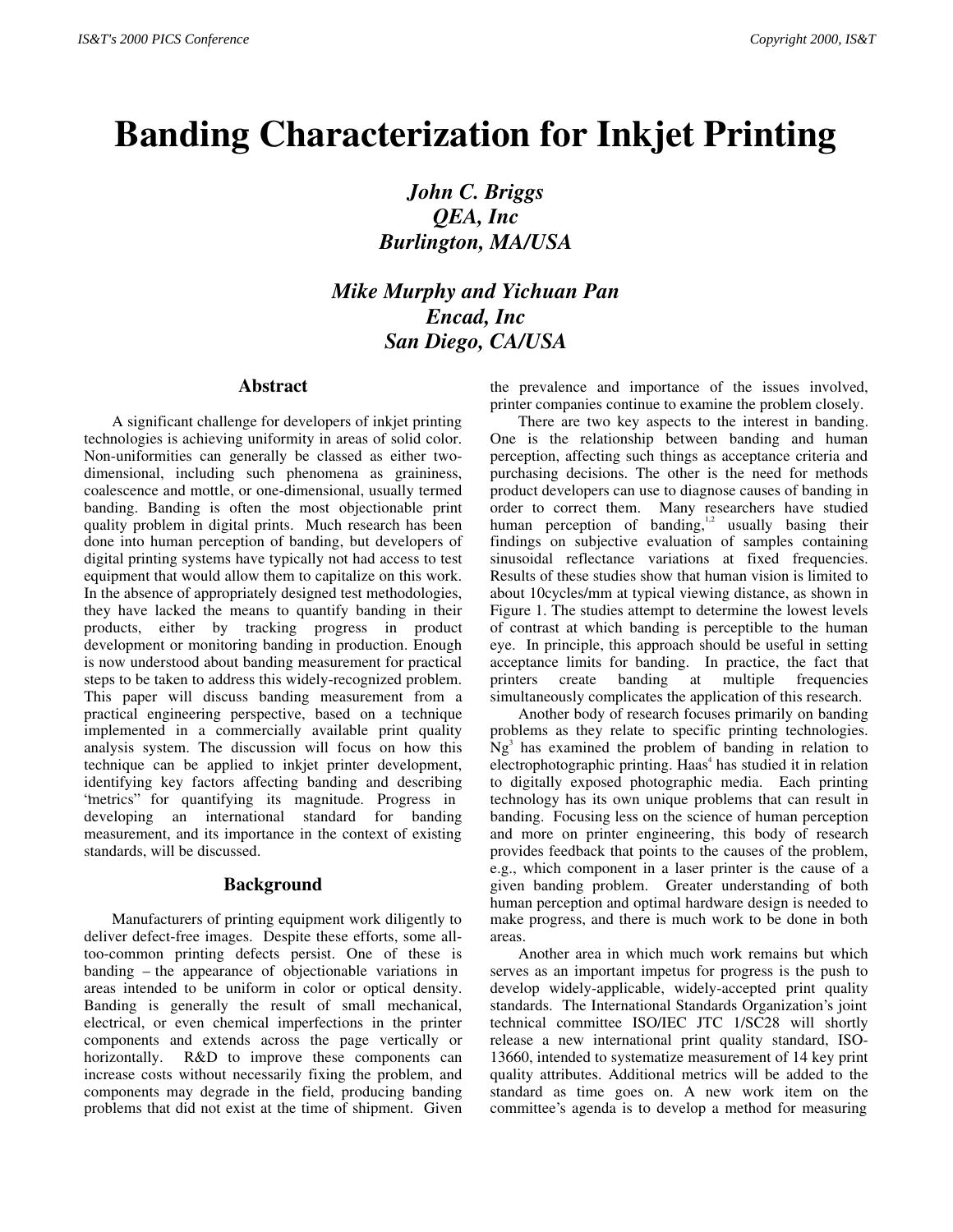banding. The goal is a fast, automated measurement technique that is as simple as possible and inexpensive to replicate, and whose results correlate well with human preference. A starting point proposed by the committee is a technique developed by a laser printer manufacturer, in which the area to be scanned is measured with a 300dpi flatbed scanner and a reflectance profile is developed. An FFT is computed and the resulting data are normalized by the human visual spatial sensitivity. The results are then factored into an number that rates overall banding severity. This approach is not without drawbacks, but it offers a good platform to build on. The experiments below, among others performed with the commercially available automated image analysis system described, are expected to advance progress toward an acceptable banding algorithm for the ISO-13660 international print quality standard.

## **Introduction**

The purpose of this study was to quantitatively assess the effects of multi-pass print modes, an approach commonly used in ink jet printer design to minimize the visual impact of banding. In multi-pass print modes, multiple nozzles are used in several passes to print each complete row of dots. In 2-pass mode, for example, the first pass of the carriage prints half the dots required to complete the row. The print media is then advanced half the height of the row, or "swath," and the missing dots are filled in during the second pass of the carriage. If one of the nozzles is mis-directed or is not firing, the multi-pass technique helps to hide the defect since half the dots are fired from a different nozzle. In 3-pass mode, a third of the dots are filled in during each pass, and the media advances by onethird the height of the swath.

To quantify the severity of banding and the efficacy of different numbers of passes in masking it, samples printed on an Encad NovaJet 700 printer were evaluated using an IAS-1000 Automated Image Analysis System (QEA, Inc.). Among the print quality metrics built into the IAS-1000 software is a banding analysis tool, which scans a long area of the sample at high magnification, acquiring reflectance data. The results can be viewed in the spatial domain as reflectance profiles or in the frequency domain. The banding tool provides valuable information about characteristics such as the component frequencies of the banding. This kind of information is useful in diagnosing the mechanical, electrical, or other sources of the problem. The goal of this research is to advance progress toward developing a single metric for characterizing banding severity.

# **Test target design**

In developing diagnostic methodologies for automated print quality analysis, appropriate design of the test target is critical. In this case, the test target consisted of 16 long rectangular blocks of color. The blocks were cyan, magenta, yellow, and black in tints of 30%, 50%, 70%, and

90%\* . Each block was 219×11mm (8 5/8"×7/16"). The test pattern was designed to be printed on a 216×279mm (8 ½"×11") sheet. The banding tool uses Fast Fourier Transforms (FFTs), a technique that requires many occurrences of a pattern to determine the frequency accurately. The extended length of the color blocks was needed to allow for accurate determination of banding frequencies.

## **Sample preparation**

The Encad NovaJet 700 printer was selected because, as is common in ink jet printing, it produced noticeable banding in single pass mode. No attempt was made to optimize the print head. The samples were printed using uni-directional printing in 1-pass, 3-pass, 4-pass, 6-pass, 8 pass, and 10-pass modes.

## **Measurement technique**

The IAS-1000 includes a cabinet with X-Y positioning stage, calibrated 2-D CCD camera, high-resolution optics, light source, proprietary control software and framegrabber. The built-in banding analysis tool develops a reflectance profile of the sample<sup>5</sup> by averaging the reflectance values over a certain width, typically 1 to 4 mm, within the color block and steps the camera through a series of positions until the full length of the block has been scanned. The tool uses FFTs to determine the component frequencies of the reflectance profiles. The software automatically identifies the magnitude and frequencies of the ten most prominent peaks in the frequency plot.

In addition, the software has the capability of producing frequency plots weighted by the human Visual Transfer Function curve (VTF), as shown in Figure 1. An inverse FFT on this frequency data can be used to construct a new reflectance profile filtered by the human VTF. This technique can help to pinpoint banding that is objectionable to human observers. We plan to explore the potential of the VTF function for use in a banding metric, but for this particular study, the VTF function was not used.

The percentage means the percent of dots printed in the area. Due to dot gain, these areas are darker than they would be if the values indicated percent area coverage.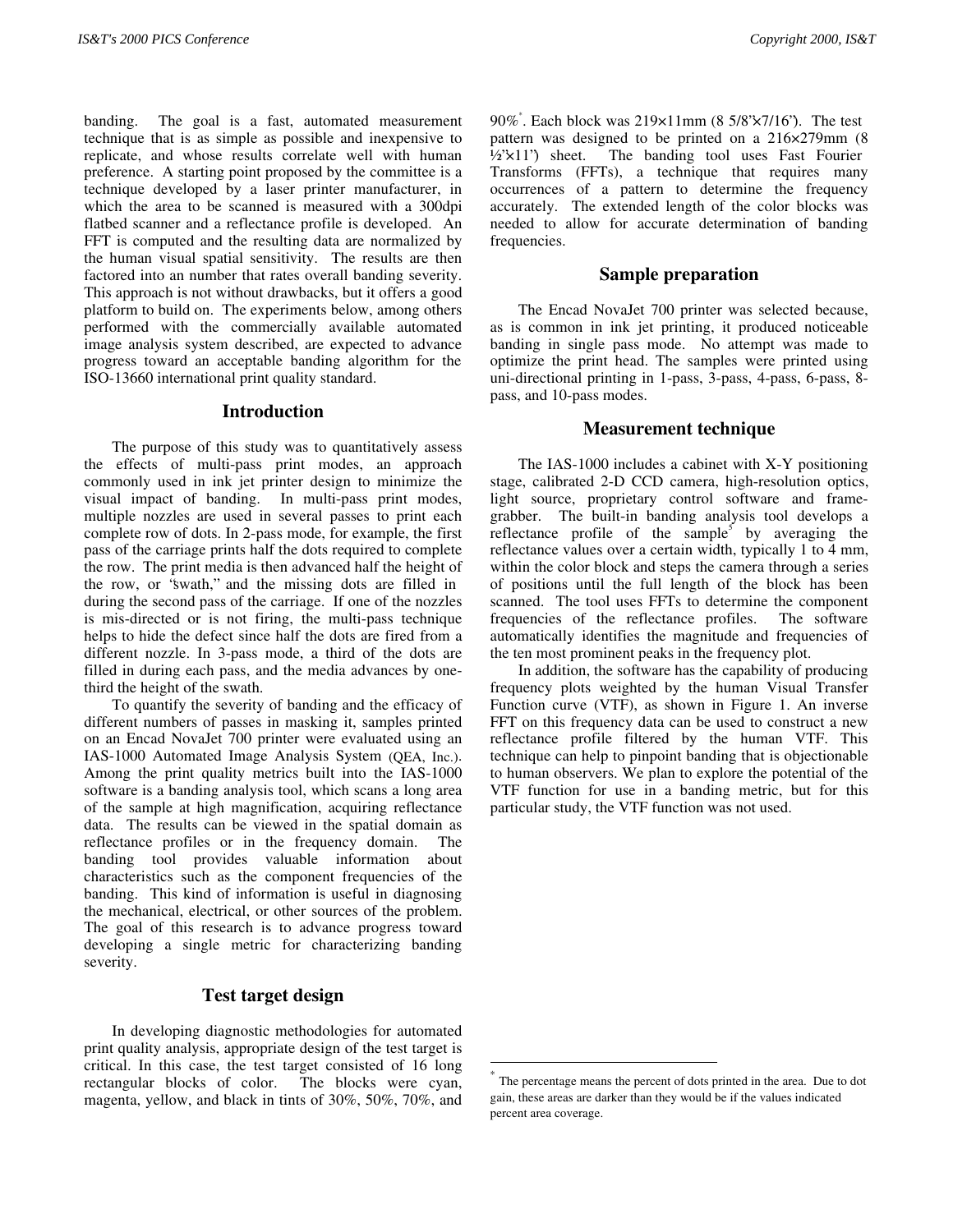

*Figure 1: Human visual transfer function (VTF) or spatial sensitivity curve. There is some disagreement in literature about the most appropriate shape of the curve for frequencies less than 1 cycles/mm.*

To perform the measurements, an automated test sequence was created which analyzed all 16 color blocks on the test target. The camera magnification was set to 5µm/pixel. The scan was set up to average reflectance values over a 3mm width, with a step size of 0.2mm, and a measurement length of 166mm.<sup>6</sup> To reduce the amount of data, the reflectance profiles were downsampled by a factor of 5X (one data point every 25µm). This effectively filtered out data above 40cycles/mm in the spatial domain. (All points, however, were used in the Fourier analysis).



*Figure 2: Scanned images from banding samples. Scanned on a HP4C at 600 dpi. Images are shown at 2X magnification.*

## **Analysis**

Figure 2 shows some representative images from the samples<sup>†</sup> which show that the multi-pass print modes were effective in reducing subjective banding severity. In the 1 pass mode, defective nozzles produced white bands across the page every 8.824mm (0.347"), the swath height of the

Encad NovaJet 700 printer. In 3-pass mode, the white bands were more closely spaced, at 2.717mm (0.107"), but were fainter and less noticeable. At 6 passes, the spacing was still closer and the bands had become still less obvious.

Perceived severity of banding is dependent upon:

- 1. the contrast between the bands and the surrounding field,
- 2. the spatial frequency of the banding, and
- 3. the viewing distance between the observer and the samples.

To a point, multi-pass printing increases the frequency and minimizes the contrast of the bands. However, there appears to be a point of diminishing returns to the observer in using this technique. After about 4 passes, additional passes provide much less reduction in perceived banding.

Our quantitative data are in keeping with the subjective impression of the samples. Figure 3 shows reflectance profiles and frequency information for the 1-pass, 3-pass, and 6-pass samples in the 70% black tint area. The 1-pass samples have a light band (20 to 25% reflectance) every 8.824mm. This translates to a frequency of 0.113 cycles/mm and can be seen as the first peak in the frequency plot. The rest of the frequency plot consists mostly of the harmonics of this fundamental frequency (0.227, 0.340, 0.453, etc.).

Compared to 1-pass mode, the bands produced by 3 pass mode have lower reflectance (i.e, they are darker). In 3-pass mode, all of the peaks are below 5%. However, there are three times as many of them, one every 2.717mm. This translates to a fundamental frequency of 0.368cycles/mm as shown in the frequency plot. Again the harmonics of this fundamental frequency can be seen (0.739, 1.106, 1.466, etc.).

Figure 3 also shows data from a 6-pass sample, whose reflectance profile shows little discernable banding. The FFT, however, pulls out a peak fundamental frequency of 0.74 cycles/mm and its harmonics.

#### **Discussion**

How, then, should one interpret and apply the information in the graphs in Figure 3? The answer probably depends on whether the purpose is to determine the acceptability of the banding or to get diagnostic data in order to fix it.

Perhaps the most important diagnostic information is the fundamental frequencies in the banding. In the samples under test, the source of the banding was known a-priori, but in practice, there are multiple potential sources. The fundamental frequencies provide an important clue to the cause.

In trying to evaluate the perceived severity or acceptability of banding, more analysis is needed. Obviously, there is a connection between perceived severity and the reflectance profile and frequency data in Figure 3. But what is the key metric for describing the severity?

 <sup>†</sup> It should be noted that Figure 2 is a scanned image and can give only a rough impression of the original samples.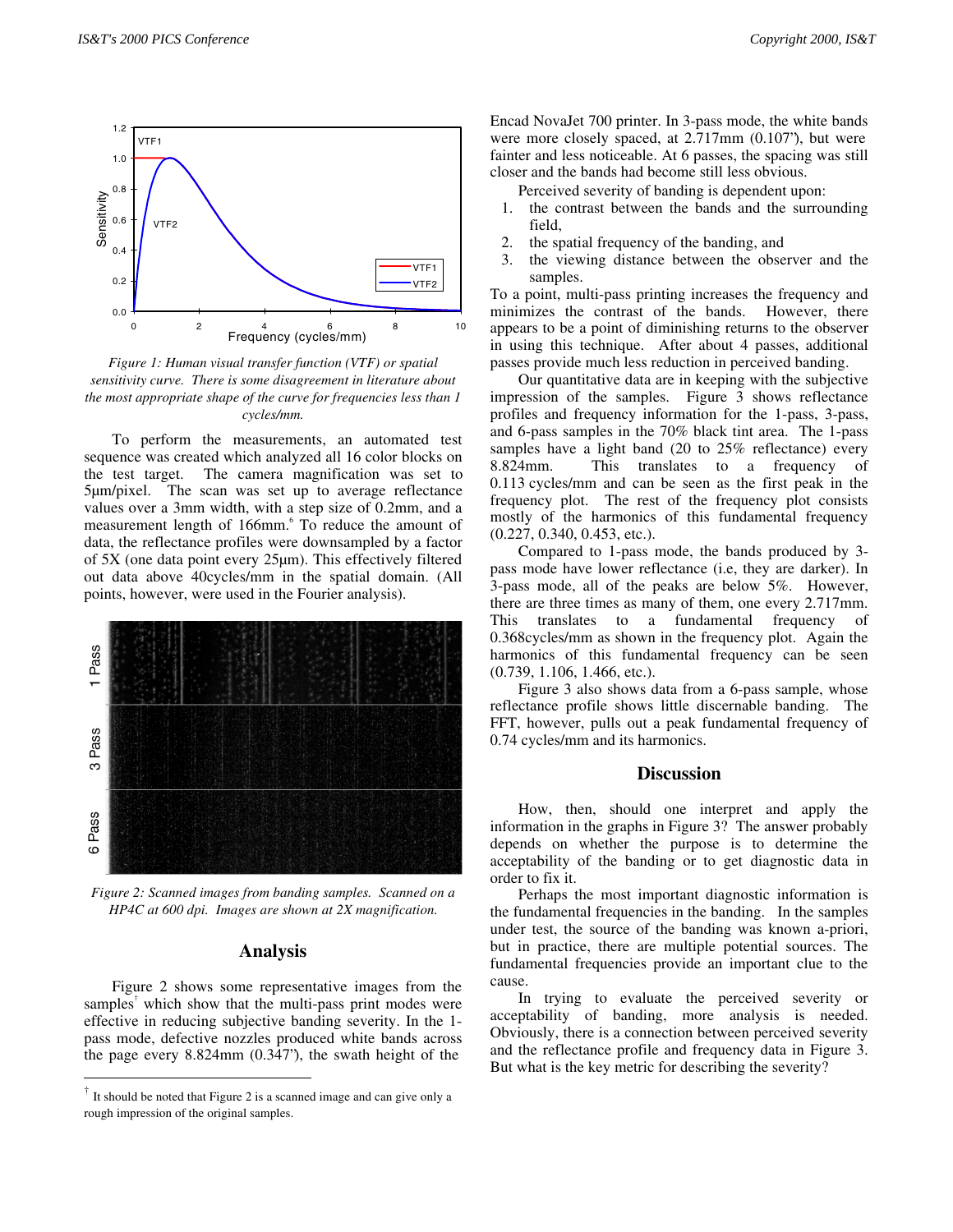

*Figure 3: Banding graphs for the 70% black tint in 1 pass, 3 pass, and 6 pass mode. The graphs on the left are the reflectance profiles. The graphs on the right are the frequency domain plots.*

At first glance, it is tempting to use the magnitude of the fundamental frequency (e.g. 0.113cyc/mm for 1 pass) as the metric for banding severity, but a closer look at the data shows this to be unreliable. This can probably be explained by the fact that the banding severity is not indicated by the fundamental peak alone, but by the sum of the fundamental peak and its harmonics. A complicating factor is that the fundamental peak and any given harmonic may be in phase (strengthening each other) or out of phase (weakening each other). Further investigation is needed to sort out these issues.

The reflectance profile offers two possible metrics, the *reflectance range* (max-min) and the standard deviation (*std*) of the reflectance profile data. Figure 4 shows the *reflectance ranges* and *std* for black only on the test samples. The data for the other colors show similar patterns.

If the reflectance variation shown in Figure 4 can be characterized as the "perceived band intensity," it is clear to see that this perceived intensity decreases with the number of passes. There is a big drop in reflectance variation from 1 pass to 3 passes, followed by more gradual changes from 4 to 10 passes. The 6-pass mode shows some deviation from this trend, especially for the 30% and 50% black tint (K30 and K50 curves). This deviation is much more evident in the *reflectance range* data than in the *std* data. This suggests that the reason for the deviation is a single band in the 6-pass sample that is uncharacteristically light.

Thus, if *reflectance range* is used as a metric it must be kept in mind that it is sensitive to a single bad data point in the measurement or a single bad area on the sample. Another concern is that a *reflectance range* metric gives no weight to the width of a band. Bands 50µm wide and 100µm are rated the same if they have the same reflectance. Certainly this does not reflect the perceived relative severity of two such bands. Nevertheless, it is too soon to dismiss *reflectance range* as a potential tool for quantifying banding severity.

Standard deviation (*std*) has a number of advantages as a potential metric for banding. First of all, unlike *reflectance range*, *std* increases with increasing band width. Secondly, *std* is not as susceptible to isolated bad data points or bad spots on samples. Clearly, *std* needs further investigation as a possibility.

Figure 4 shows that *reflectance range* and *std* behaved similarly as banding metrics. Figure 4 also shows much higher *reflectance range* (and *std*) values for the 30% tint compared with the other curves. It is common experience in ink jet printing that the worst banding occurs in images of 30% to 50% print density, and our data seem to confirm this. But we must be cautious. We have not performed subjective studies to prove that these particular 30% samples are perceived to be worse than the 90% samples. It is possible that the variations in reflectance are due to halftone noise. It may also be that samples with higher overall reflectance such as the 30% tint have inherently higher *reflectance range* and *std* even if banding is not